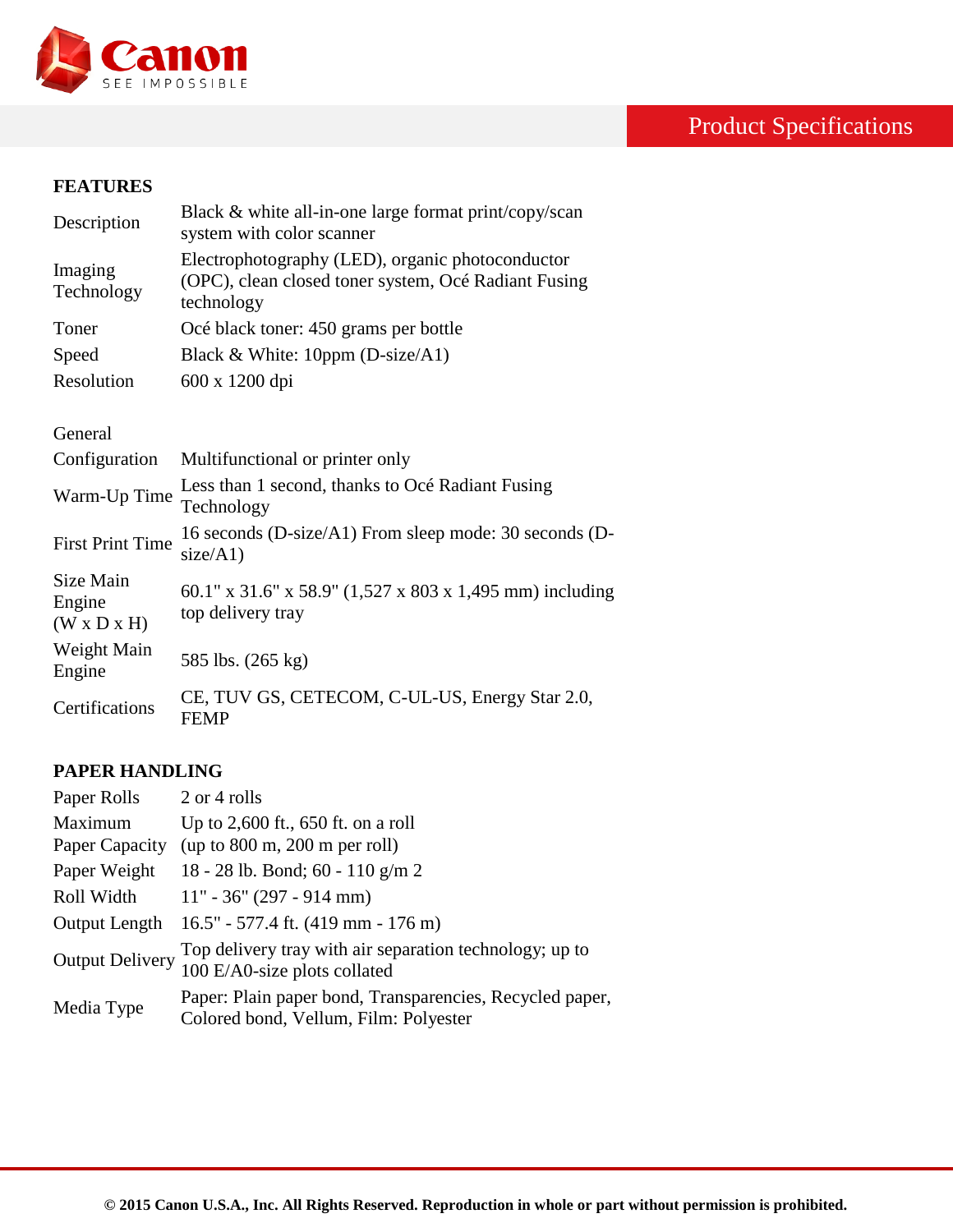# **CONTROLLER**

| Description                              | Océ PowerM <sup>®</sup> controller with Windows <sup>®</sup> Embedded<br>Standard 7; 500GB hard disc / 4 GB memory                                                                                                                                                                                                                                                       |
|------------------------------------------|--------------------------------------------------------------------------------------------------------------------------------------------------------------------------------------------------------------------------------------------------------------------------------------------------------------------------------------------------------------------------|
| Client<br>Operating<br>System<br>Support | Océ print driver for Windows® 7 (32 & 64-bit)/Windows<br>Vista $\circledR$ (32 & 64-bit)/Windows XP $\circledR$ /Windows Server<br>2003®/ Windows Terminal Server®, Citrix® Metaframe<br>and Presentation Server Adobe® Postscript® 3 <sup>™</sup> sup> driver<br>for Windows XP® and Server 2003®, Mac® OS v9, OSX<br>(only Adobe® Postscript® 3/ PDF driver supported) |
| Processor                                | Dual-Core G540 @ 2.50GH                                                                                                                                                                                                                                                                                                                                                  |
| Memory                                   | 4 gb DDR3                                                                                                                                                                                                                                                                                                                                                                |
| <b>Hard Disk</b>                         | 500 gb, 7200 rpm                                                                                                                                                                                                                                                                                                                                                         |
| Interface                                | Ethernet 100 Mbits/s, 1 Gbit/s                                                                                                                                                                                                                                                                                                                                           |
| Page<br>Description<br>Language          | TIFF, JPEG, HP-GL, HP-GL/2, DWF, Calcomp<br>906/907/951, CALS, NIRS, NIFF, ASCII, C4,<br>PS/PDF(optional)                                                                                                                                                                                                                                                                |
| Security                                 | E-shredding, IPSec, HTTPS, extended security protection<br>for administrator, audit logging                                                                                                                                                                                                                                                                              |
| Options                                  | Adobe PostScript 3/PDF file interpreter                                                                                                                                                                                                                                                                                                                                  |
| Cloud                                    | WebDAV                                                                                                                                                                                                                                                                                                                                                                   |

## **SCANNER**

| Description                  | Contact Image Sensor (CIS) with Océ Color Image Logic™<br>technology                                                                                                           |
|------------------------------|--------------------------------------------------------------------------------------------------------------------------------------------------------------------------------|
| Scan<br>Resolution           | 600 x 600 dpi                                                                                                                                                                  |
| Scan Speed                   | Copying: Up to 31.8 ft./min. $(9.7 \text{ m/min.})$ B/W Scanning:<br>Up to 47.9 ft./min. $(14.6 \text{ m/min.})$ Color Scanning: Up to<br>15.7 ft./min. $(4.8 \text{ m/min.})$ |
| <b>Scan Format</b>           | TIFF, PDF, PDF/A, JPEG, CALS, multi-page PDF, multi-<br>page PDF/A and multi-page TIFF                                                                                         |
| Scan                         | Local USB flash drive, FTP, SMB, Controller, mobile                                                                                                                            |
| Destination                  | device via Océ Mobile WebTools                                                                                                                                                 |
| Original<br>Width            | $8.2" - 36" (208 - 914 mm)$                                                                                                                                                    |
| Original<br>Length           | $8.2$ " - 52.5 ft. (208 mm - 16 m)                                                                                                                                             |
| Original<br><b>Thickness</b> | Maximum 0.03" (0.8 mm) non-rigid documents                                                                                                                                     |
| Zoom                         | Scale to standard format Custom: 10 - 1,000%                                                                                                                                   |
| <b>Preset Modes</b>          | Lines & text, Lines & text draft, Folded lines & text, Photo,<br>Colored, Dark original, Blueprint                                                                             |